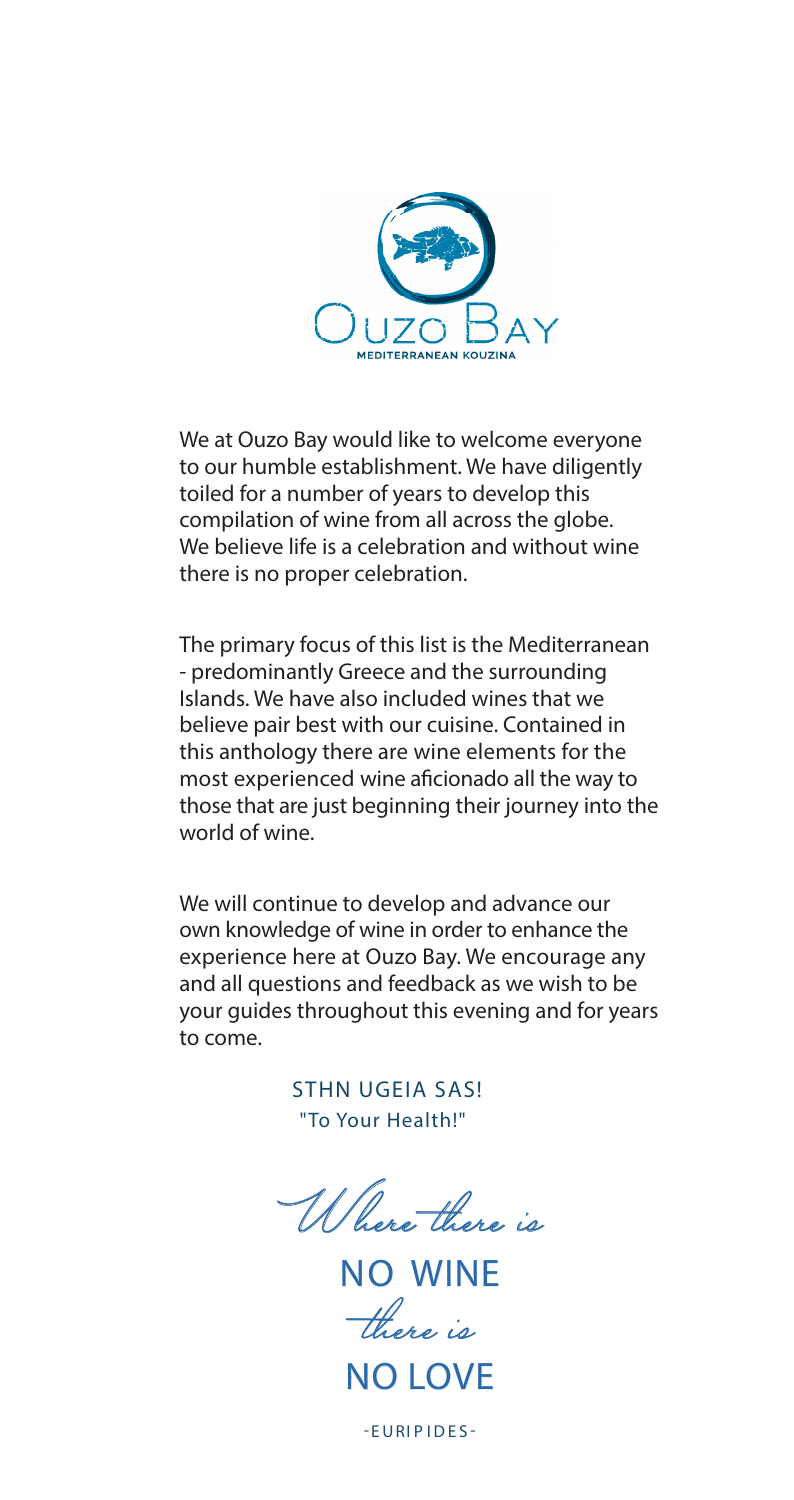# TABLE OF CONTENTS

### **White Wine**

### **Red Wine**

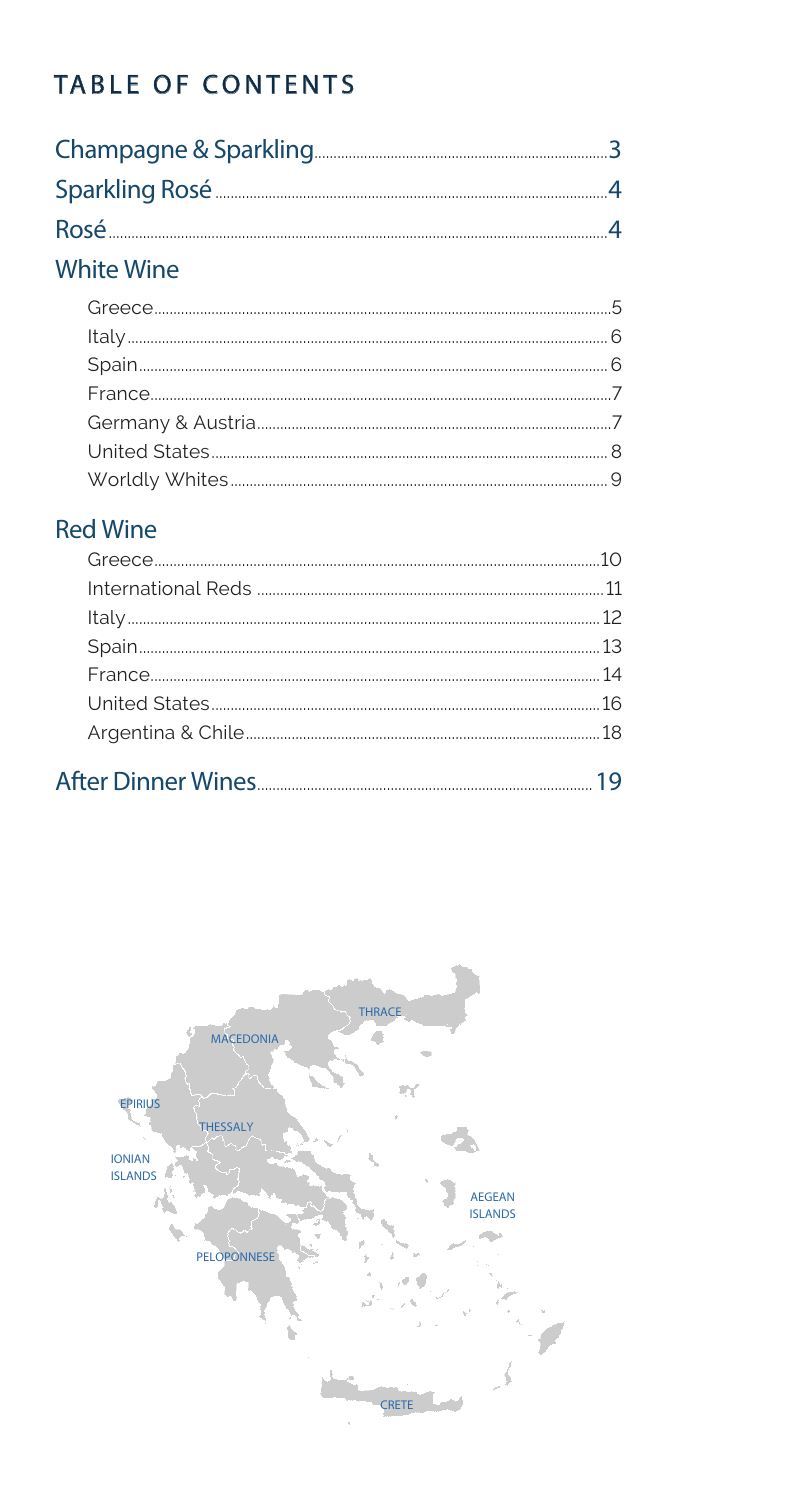### CHAMPAGNE & SPARKLING

| Los Monteros Cava<br>PENEDES, SPAIN   NV                                       | 45  |
|--------------------------------------------------------------------------------|-----|
| Charles de Fére, Blanc de Blanc Ice Cuvée<br><b>FRANCE   NV</b>                | 52  |
| Domaine Karanika Extra Brut Cuvee<br><b>AMYNTAION, GREECE   NV</b>             | 80  |
| Argyle Brut<br><b>WILLAMETTE VALLEY, OREGON   2016</b>                         | 85  |
| Apostolos Matamis "Brut"<br><b>SANTORINI, GREECE   NV</b>                      | 90  |
| Chartogne-Taillet "Cuvée Sainte Anne"<br>REIMS, CHAMPAGNE   NV                 | 125 |
| Pol Roger Brut Reserve<br>EPERNAY, CHAMPAGNE   NV                              | 130 |
| Veuve Clicquot "Yellow Label" Brut<br>REIMS, CHAMPAGNE   NV                    | 165 |
| <b>Billecart-Salmon Extra Brut</b><br>MAREUIL-SUR-AY, CHAMPAGNE   2009         | 220 |
| Dom Perignon Brut<br>EPERNAY, CHAMPAGNE   2010                                 | 520 |
| Salon "Le Mesnil" Blanc de Blancs Brut<br>LE MESNIL-SUR-OGER, CHAMPAGNE   1999 | 780 |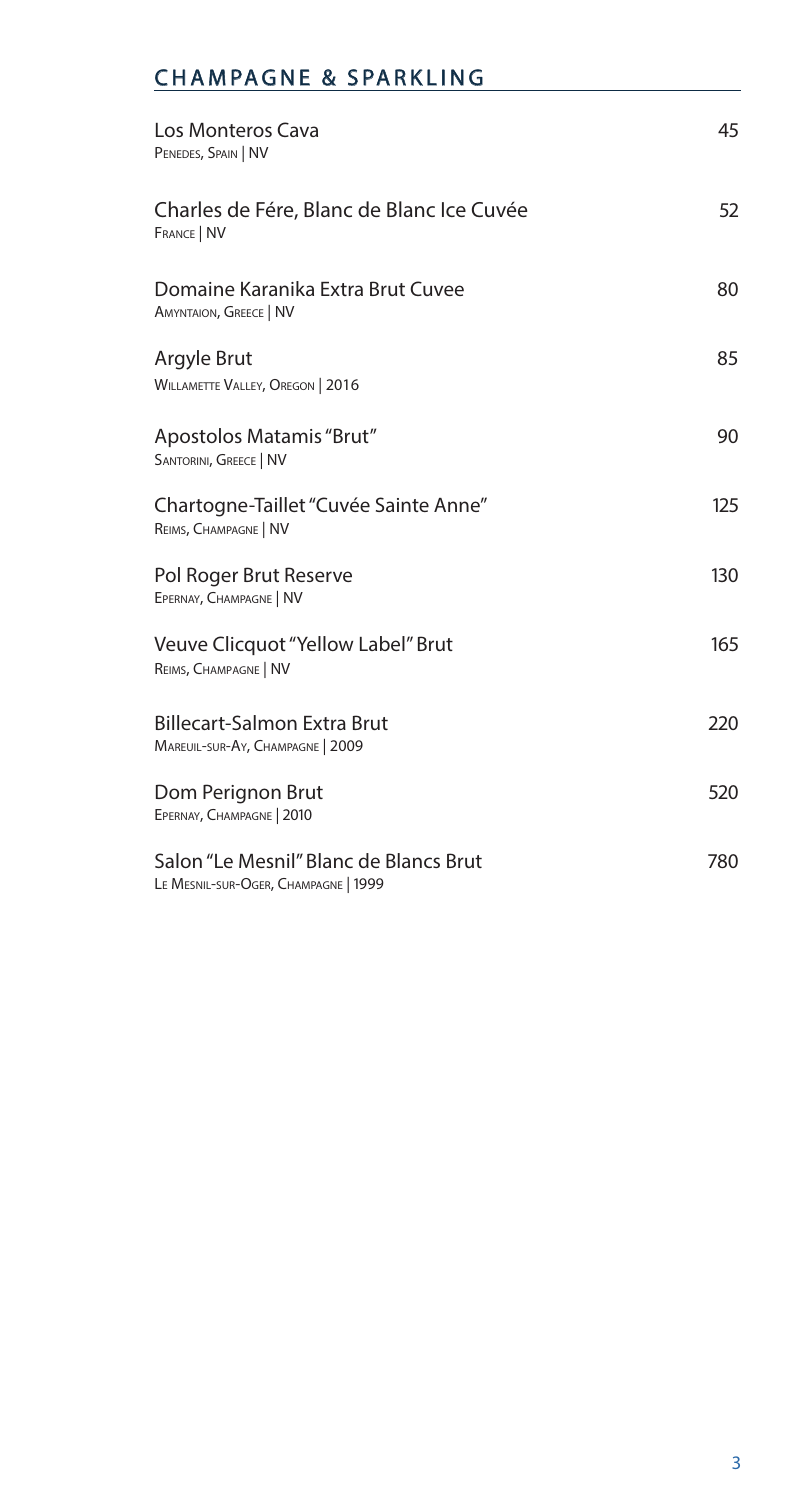### SPARKLING ROSÉ

| Pierre Sparr, Cremant d'Alsace Brut Rosé<br>ALSACE, FRANCE   NV                     | 56  |
|-------------------------------------------------------------------------------------|-----|
| Argyle Brut Rosé<br><b>WILLAMETTE VALLEY, OREGON   2018</b>                         | 85  |
| La Crema, Méthode Traditionnelle Brut Rosé<br>RUSSIAN RIVER VALLEY, CALIFORNIA   NV | 100 |
| Veuve Clicquot Brut Rosé<br>REIMS, CHAMPAGNE   NV                                   | 190 |
| Barnaut Grand Cru "Authentique" Brut Rose<br>BOUZY, CHAMPAGNE   NV                  | 200 |
| Billecart-Salmon Brut Rosé<br>MAREUIL-SUR-AY, CHAMPAGNE   NV                        | 215 |
| Veuve Clicquot "La Grande Dame" Brut Rosé<br>REIMS, CHAMPAGNE   2004                | 650 |
| Krug Brut Rosé<br>REIMS, CHAMPAGNE   NV                                             | 680 |

# ROSÉ

| Bosinakis leria<br>MANTINIA, GREECE   2019          | 54 |
|-----------------------------------------------------|----|
| Castello di Bossi<br>TUSCANY, ITALY   2019          | 56 |
| La Fête Du Rosé<br>COTES DE PROVENCE, FRANCE   2020 | 64 |
| Miraval<br>COTES DE PROVENCE, FRANCE   2019         | 64 |
| Gavalas Voudomato<br>SANTORINI, GREECE   2018       | 85 |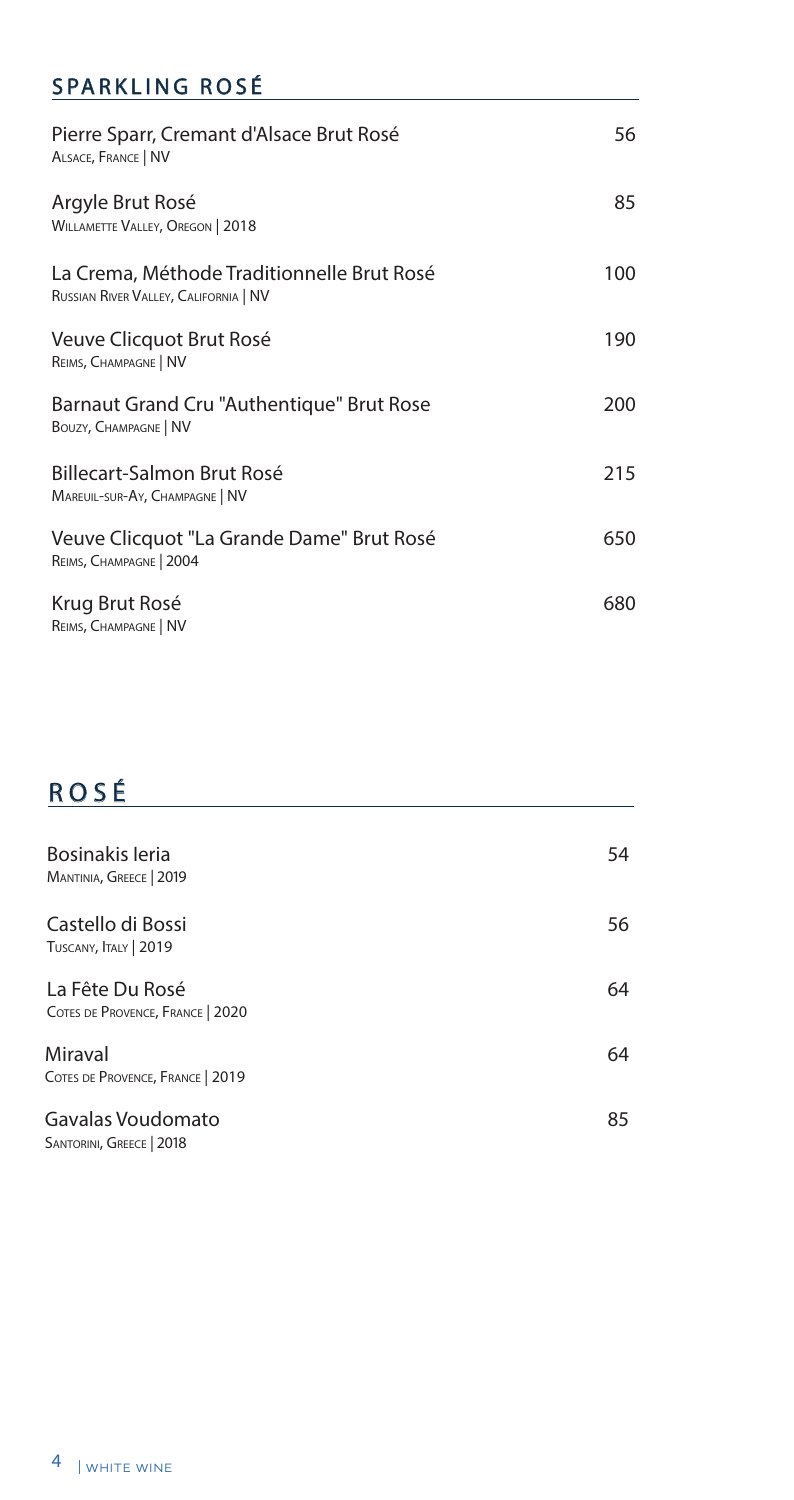## WHITE WINE

### **Greece**

#### assyrtiko

| Artemis Karamolegos Winery "Feredini"<br>SANTORINI   2019 | 64  |
|-----------------------------------------------------------|-----|
| <b>Moraitis Estate</b><br>PAROS   2019                    | 75  |
| Gaia Estate "Thalassitis"<br>SANTORINI   2019             | 85  |
| Gaia Estate "Wild Ferment"<br>SANTORINI   2019            | 100 |
| Sigalas "Barrel Fermented"<br>SANTORINI   2020            | 135 |
| Hatzidakis "Nykteri"<br>SANTORINI   2017                  | 160 |
| Hatzidakis "Skitali"<br>SANTORINI   2016                  | 170 |
| Gavalas Winery "Enalia"<br>SANTORINI   2018               | 180 |
| <b>OTHER INDIGENOUS VARIETIES</b>                         |     |
| <b>Bosinakis Moschofilero</b><br>MANTINIA   2019          | 48  |
| Antonopoulos Malagouzia<br>Аснаја   2018                  | 56  |
| Gavalas Katsano<br>SANTORINI   2018                       | 66  |
| Domaine Katsaros Chardonnay<br>THESSALIA   2016           | 110 |

### international varieties

| Château Nico Lazaridi "Magic Mountain" Sauvignon Blanc<br>DRAMA   2016 | 80 |
|------------------------------------------------------------------------|----|
| Château Nico Lazaridi "Perpetuus" Semillon<br>DRAMA   2018             | 85 |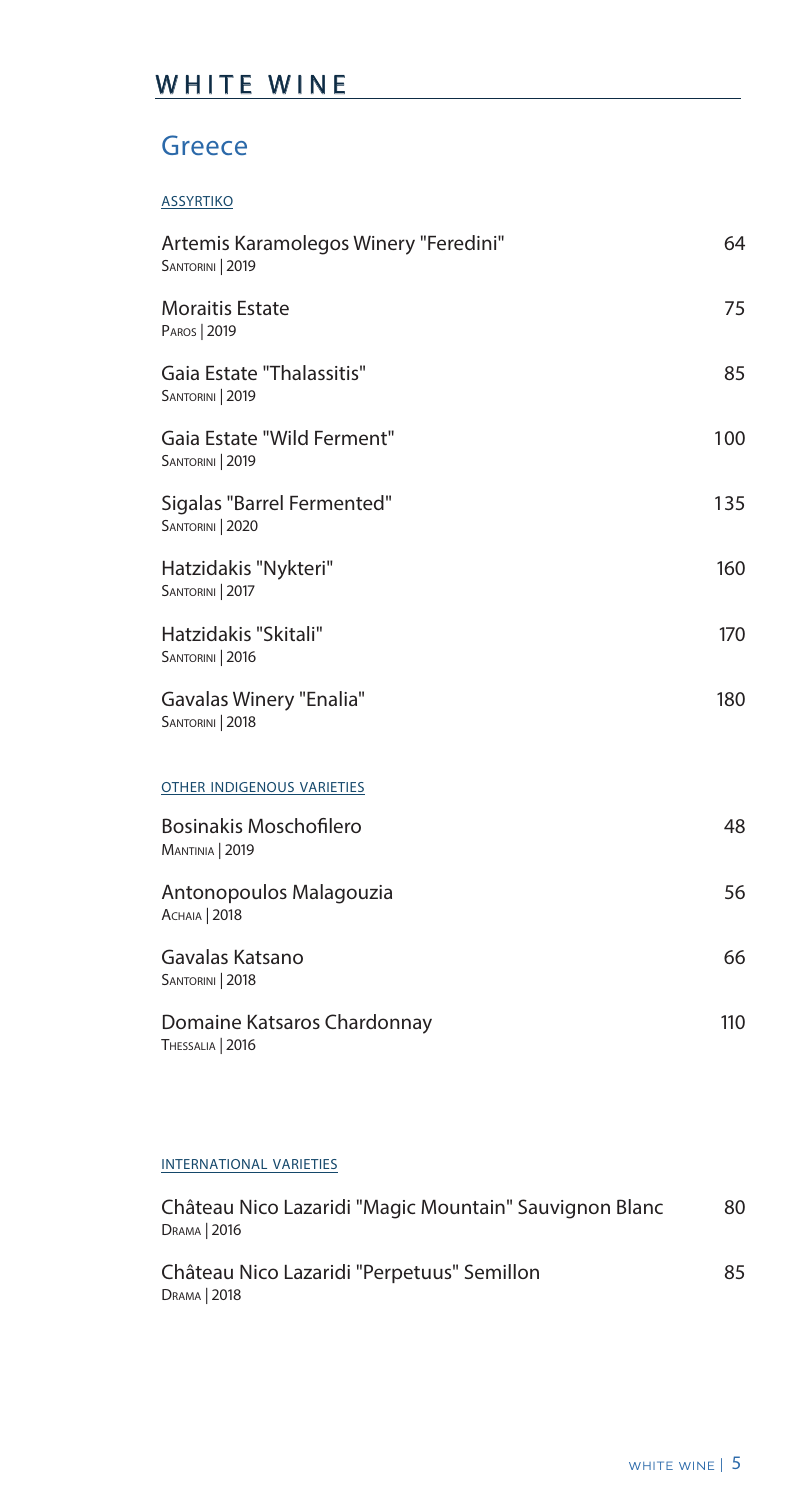# Italy

| Punzi Pinot Grigio<br><b>VENETO</b>   2020                           | 48 |
|----------------------------------------------------------------------|----|
| Abbazia di Novacella Pinot Grigio<br>VALLE ISARCO, ALTO ADIGE   2020 | 60 |
| La Scolca Gavi di Gavi White Label<br>PIEDMONT   2019                | 65 |
| Pacherhof Kerner<br>VALLE ISARCO, ALTO ADIGE   2015                  | 75 |
| <b>Spain</b>                                                         |    |
| Paloma de Plata<br>RIAS BAIXAS   2020                                | 56 |
| K5 Pilota Txakolina<br><b>GETARIAKO TXAKOLINA   2018</b>             | 60 |
| Granbazan Albariño "Etiqueta Ambar"<br>RIAS BAIXAS   2020            | 65 |
| Pazo Señorans Albariño<br>RIAS BAIXAS   2020                         | 70 |
| Bodegas Naia "Naiades" Verdejo<br><b>RUEDA</b>   2014                | 80 |

### France

| <b>LOIRE VALLEY</b>                                                  |     |
|----------------------------------------------------------------------|-----|
| Lauverjat "Moulin des Vrilleres"<br>SANCERRE   2020                  | 65  |
| Domaine Serge Dagueneau & Filles "Les Pentes"<br>POUILLY-FUME   2018 | 75. |
| Alphonse Mellot "La Moussiere"<br>SANCERRE   2020                    | 90  |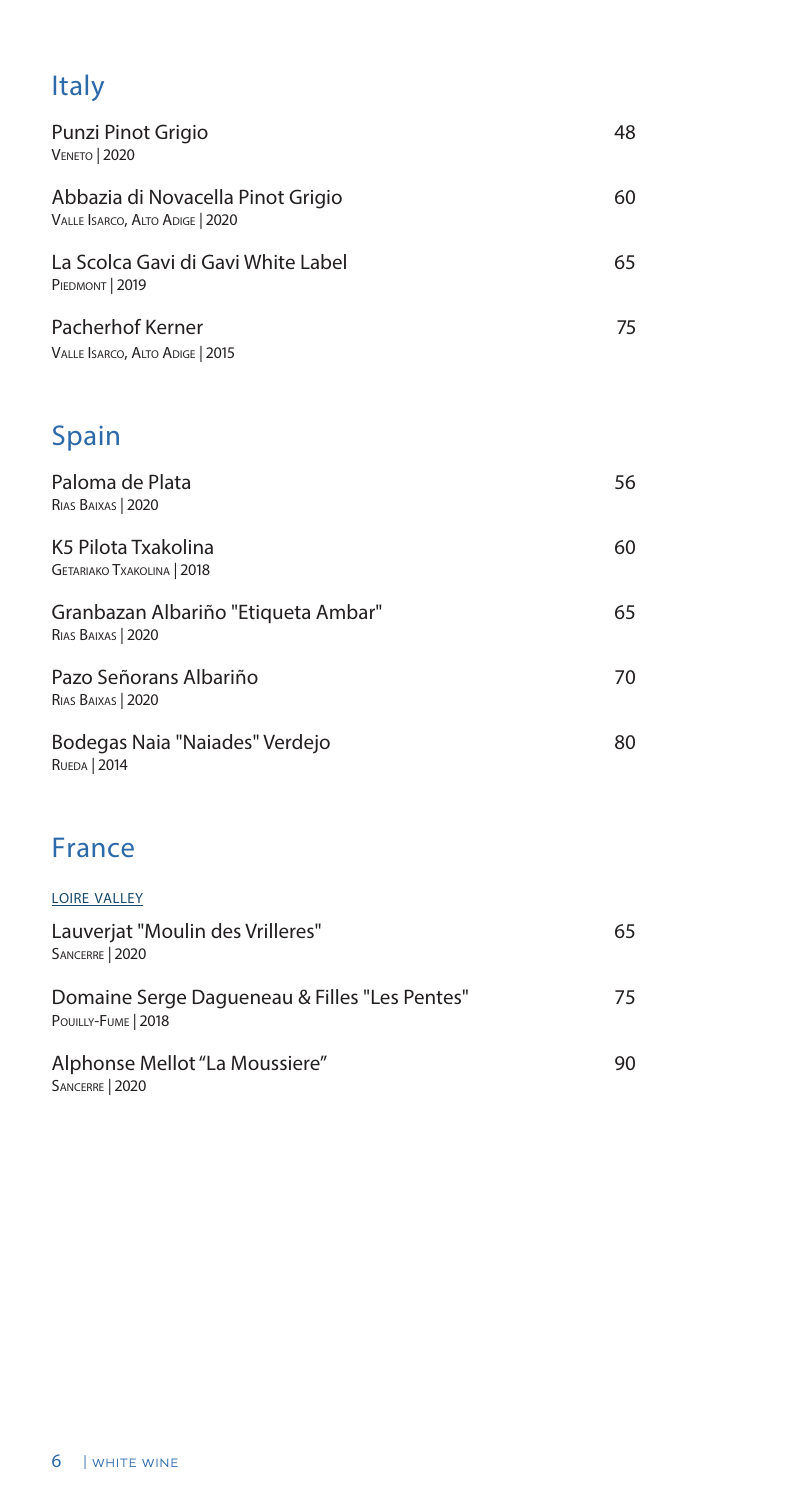#### **BURGUNDY**

| Christian Moreau<br>CHABLIS   2016                                        | 88  |
|---------------------------------------------------------------------------|-----|
| de la Folie "Clos St Jacques" 1 er Cru<br><b>RULLY   2017</b>             | 110 |
| J.A. Ferret<br>POUILLY-FUISSE   2018                                      | 120 |
| Olivier Leflaive, Puligny-Montrachet<br>PULIGNY-MONTRACHET   2017         | 205 |
| <b>BORDEAUX, RHÔNE, SOUTHERN FRANCE</b>                                   |     |
| Domaine Matassa<br>COTES DES CATALANES   2012                             | 86  |
| Andre Brunel "Les Cailloux"<br>CHÂTEAUNEUF-DU-PAPE   2019                 | 115 |
| Château de Saint Cosme Condrieu<br>CONDRIEU   2017                        | 170 |
| Château d'Yquem "Y"<br>SAUTERNES   2011                                   | 380 |
| <b>Germany &amp; Austria</b>                                              |     |
| Dreissigacker Bechtheimer Riesling Trocken<br>RHEINHESSEN, GERMANY   2013 | 70  |

| 92. |
|-----|
|     |
| 60  |
|     |

Wachau, Austria | 2020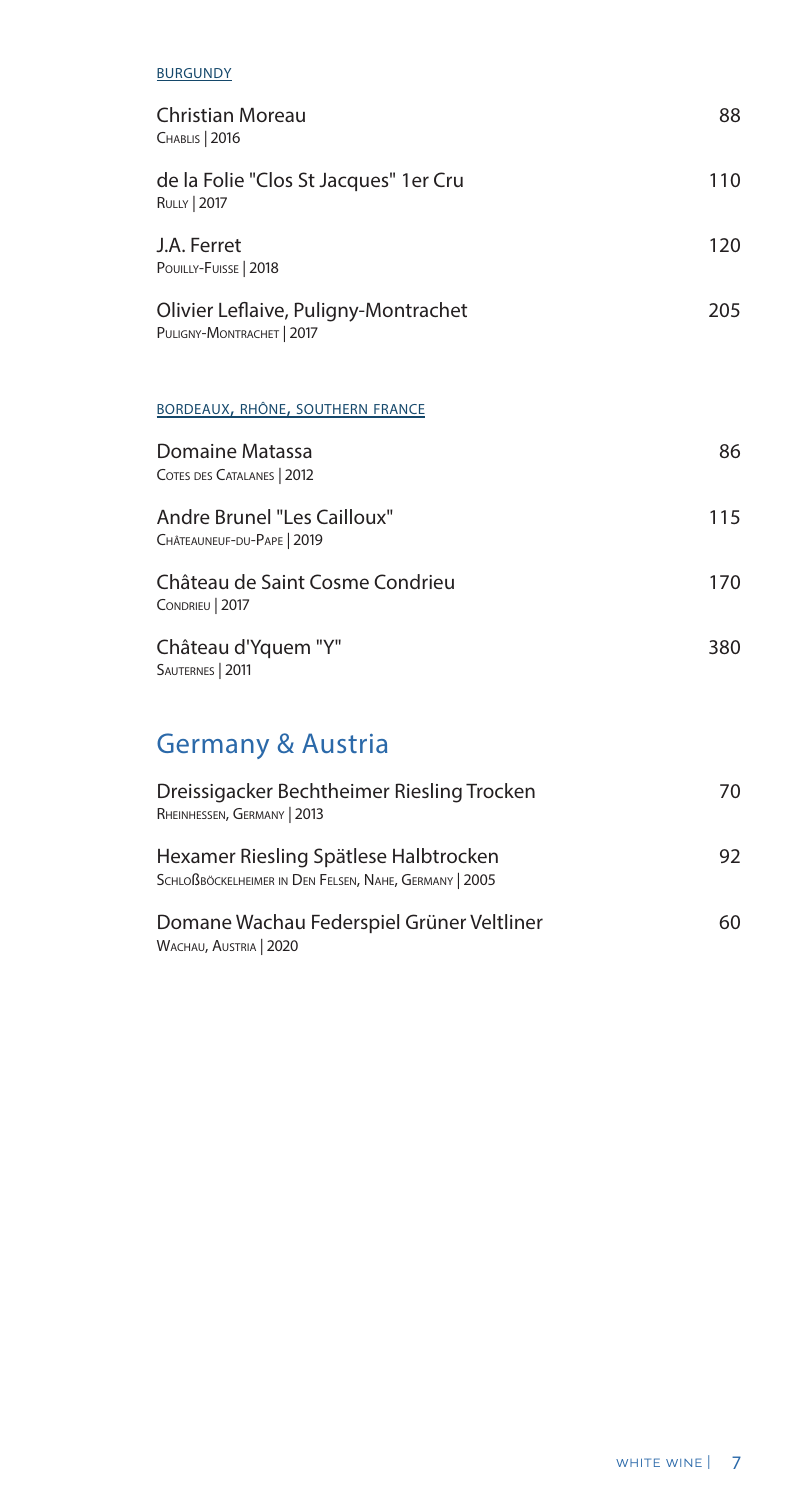## United States

chardonnay - california

| Neyers 304<br>SONOMA COUNTY   2019                                              | 68  |
|---------------------------------------------------------------------------------|-----|
| Paul Hobbs "Crossbarn"<br>SONOMA COUNTY   2019                                  | 68  |
| Clos Pegase "Mitsuko's Vineyard"<br>CARNEROS-NAPA VALLEY   2019                 | 75  |
| <b>Brewer-Clifton</b><br>SANTA RITA HILLS   2019                                | 90  |
| Ramey<br>SONOMA COAST   2016                                                    | 115 |
| <b>Cakebread Cellars</b><br>NAPA VALLEY   2019                                  | 125 |
| DuMol<br>RUSSIAN RIVER VALLEY   2018                                            | 145 |
| Radio-Coteau "Savoy Vineyard"<br><b>ANDERSON VALLEY   2016</b>                  | 150 |
| Krupp Brothers "Stage Coach Vineyard"<br>NAPA VALLEY   2018                     | 170 |
| Aubert "Larry Hyde & Sons Vineyard"<br>CARNEROS   2013                          | 195 |
| <b>CHARDONNAY - OREGON</b>                                                      |     |
| Goodfellow<br>RIBBON RIDGE, WILLAMETTE VALLEY   2016                            | 92  |
| Ken Wright Cellars Savoya Vineyard<br>YAMHILL-CARLTON, WILLAMETTE VALLEY   2019 | 100 |
| <b>Robert Brittan</b><br><b>WILLAMETTE VALLEY   2015</b>                        | 125 |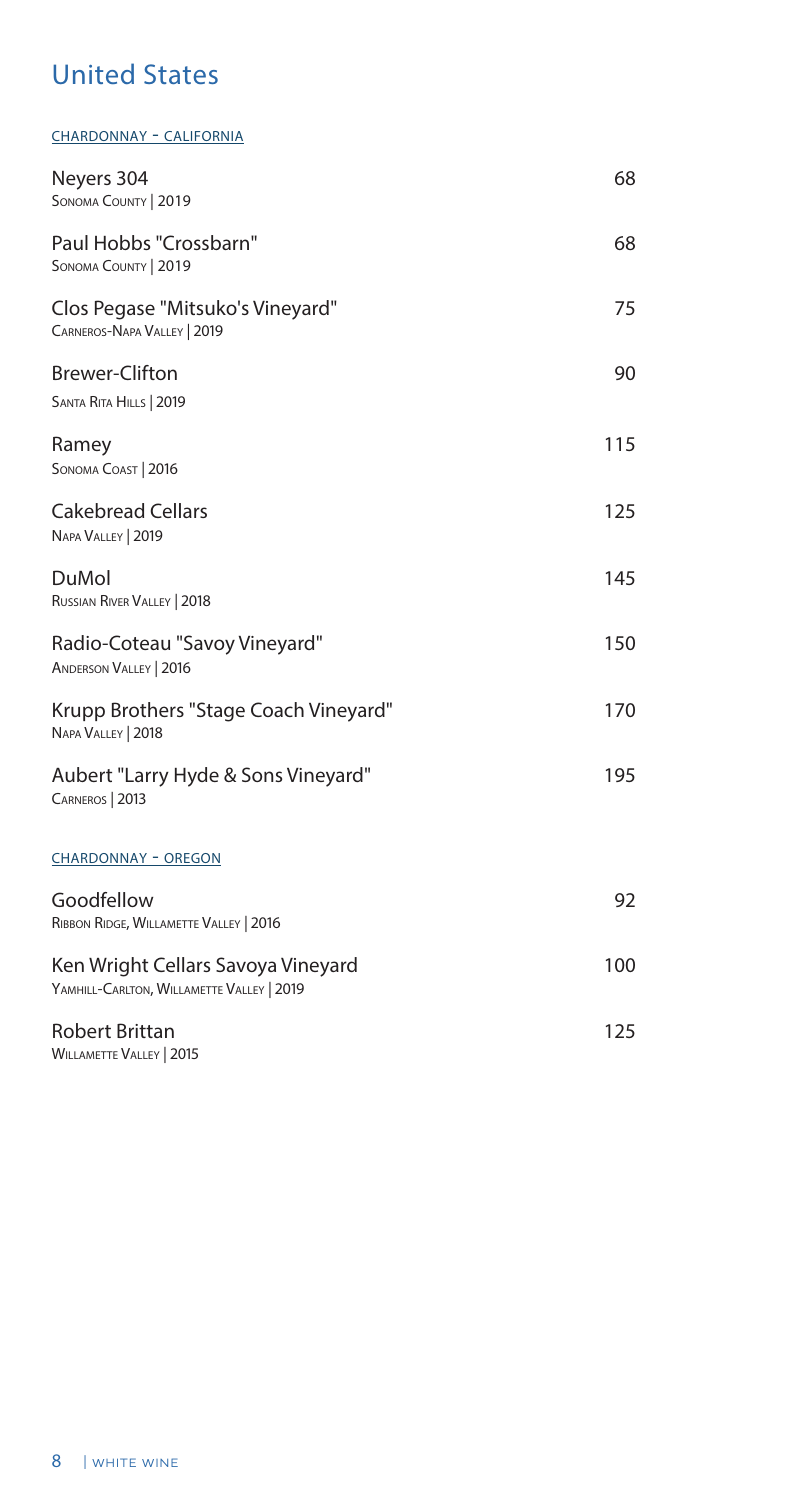#### sauvignon blanc

| Emmolo<br>NAPA & SOLANO COUNTY   2020                                  | 52  |
|------------------------------------------------------------------------|-----|
| Groth<br>NAPA VALLEY   2019                                            | 68  |
| Twomey<br>NAPA & SONOMA COUNTY   2020                                  | 75  |
| Maxville<br>NAPA VALLEY   2018                                         | 80  |
| Cloudy Bay "Te Koko" Sauvignon Blanc<br>MALBOROUGH, NEW ZEALAND   2016 | 125 |
| <b>Worldly Whites</b>                                                  |     |
| Don David Torrontés<br>CALCHAQUI VALLEY, ARGENTINA   2018              | 55  |

### Pikes Dry Riesling 58 Clare Valley, Australia | 2015 Domaine Bott-Geyl "Les Elements" Pinot Gris 72 Alsace, France | 2015

| Analemma "Atavus" Gewurztraminer | 76 |
|----------------------------------|----|
| COLUMBIA GORGE   2014            |    |
|                                  |    |

| Domaine Zind-Humbrecht Muscat "Goldert" Grand Cru | 120   |
|---------------------------------------------------|-------|
| ALSACE, FRANCE   2016                             |       |
| Maggy Hawk, Edmeades Vinevard White Pinot Noir    | 1 ว ก |

Maggy Hawk, Edmeades Vineyard White Pinot Noir 130 Anderson Valley, California | 2019

#### Château Musar **165** BEKAA VALLEY, LEBANON | 2012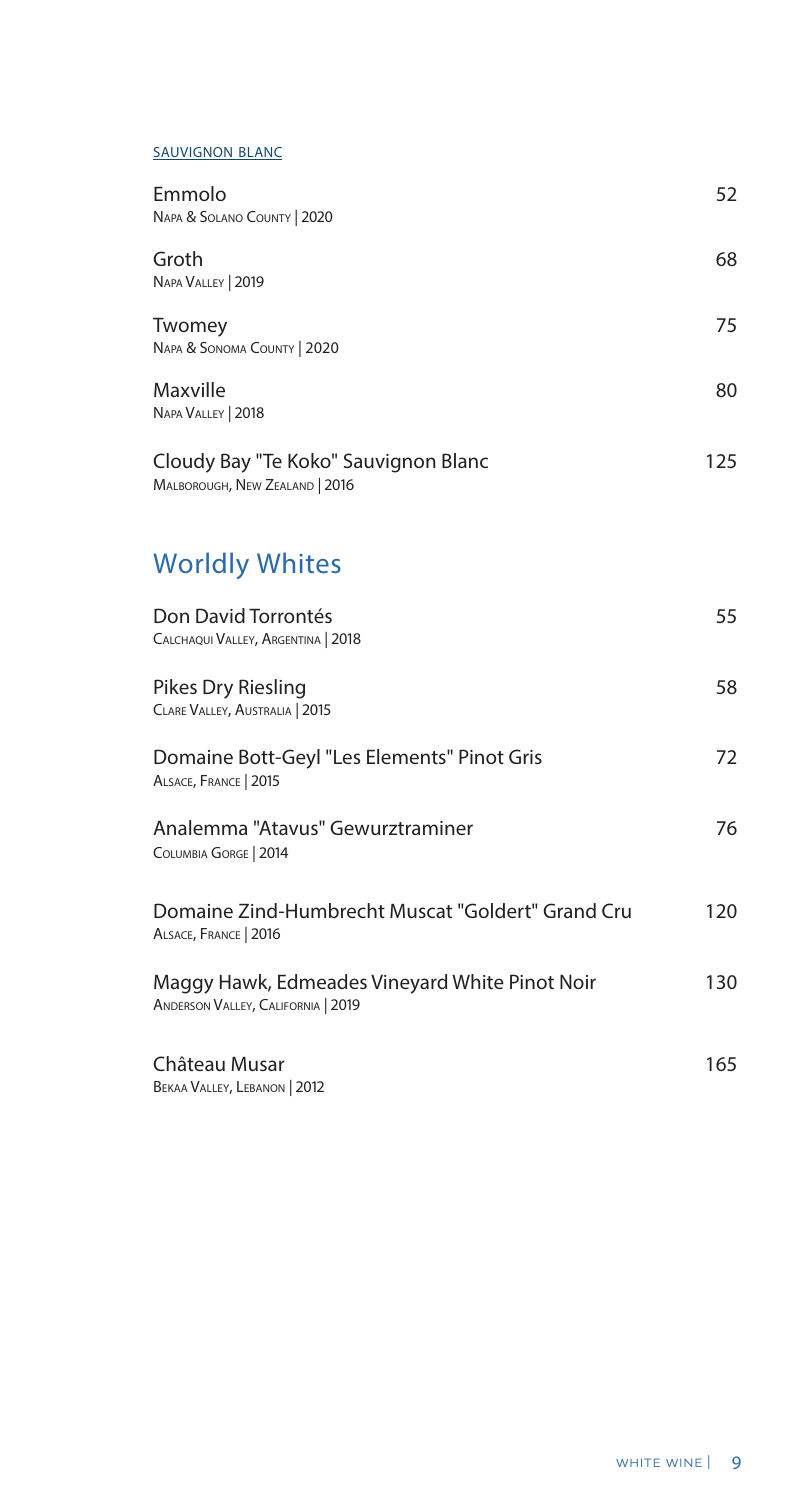## RED WINE

## **Greece**

### **AGIORGITIKO**

| Mitravelas Estate "Red on Black" Agiorgitiko<br><b>NEMEA</b>   2020 | 48  |
|---------------------------------------------------------------------|-----|
| Aivalis "Monopati"<br><b>NEMEA</b>   2019                           | 70  |
| Aivalis "Le Sang de la Pierre"<br><b>NEMEA</b>   2017               | 85  |
| Skouras "Grande Cuvée"<br><b>NEMEA</b>   2015                       | 90  |
| Gaia Estate<br><b>NEMEA</b>   2016                                  | 115 |
| <b>XINOMAVRO</b>                                                    |     |
| Kokkinos<br>NAOUSSA   2015                                          | 60  |
| Dalamara "Naoussa"<br>NAOUSSA   2019                                | 65  |
| Kir-Yianni Ramnista<br>NAOUSSA   2015                               | 75  |
| Taralas<br>NAOUSSA   2007                                           | 99  |
| <b>OTHER INDIGENOUS VARIETIES</b>                                   |     |
| Douloufakis "Dafnios" Liatiko<br><b>CRETE</b>   2018                | 52  |
| Avantis Estate Mavrokoudoura<br>EVIA, GREECE   2018                 | 72  |
| Hatzidakis Mavrotragano<br>SANTORINI   2013                         | 95  |
| Domaine Katsaros Cabernet Sauvignon<br>THESSALIA   2010             | 135 |
| Ktima Gerovassiliou "Avaton" Red Blend<br>MACEDONIA   2013          | 145 |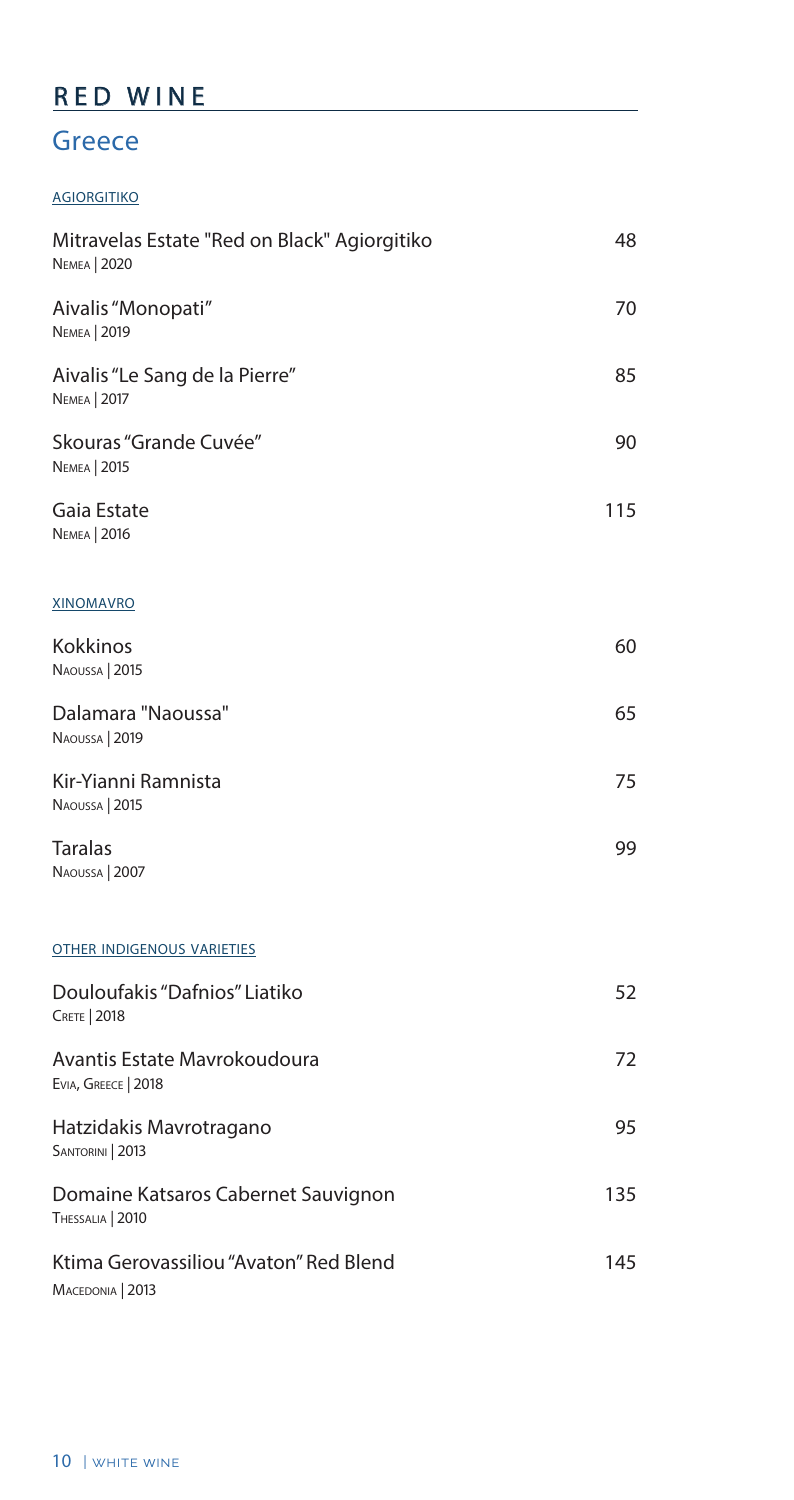#### INTERNATIONAL REDS

| Avantis Estate Syrah<br><b>ATTICA</b>   2017                       | 60  |
|--------------------------------------------------------------------|-----|
| Katogi Averoff<br>NAOUSSA   2018                                   | 60  |
| Alpha Estate Syrah-Merlot-Xinomavro<br>Ктнма   2015                | 88  |
| Château Nico Lazaridi Red Blend<br>DRAMA   2015                    | 76  |
| Domaine Costa Lazaridi "Amethystos" Rouge<br>DRAMA   2018          | 90  |
| Puriri Hills Bordeaux Blend<br>CLEVEDON, NEW ZEALAND   2009        | 95  |
| Cloudy Bay Te Wahi Pinot Noir<br>CENTRAL OTAGO, NEW ZEALAND   2015 | 148 |
| Château Musar                                                      |     |
| BEKAA VALLEY, LEBANON   1997                                       | 215 |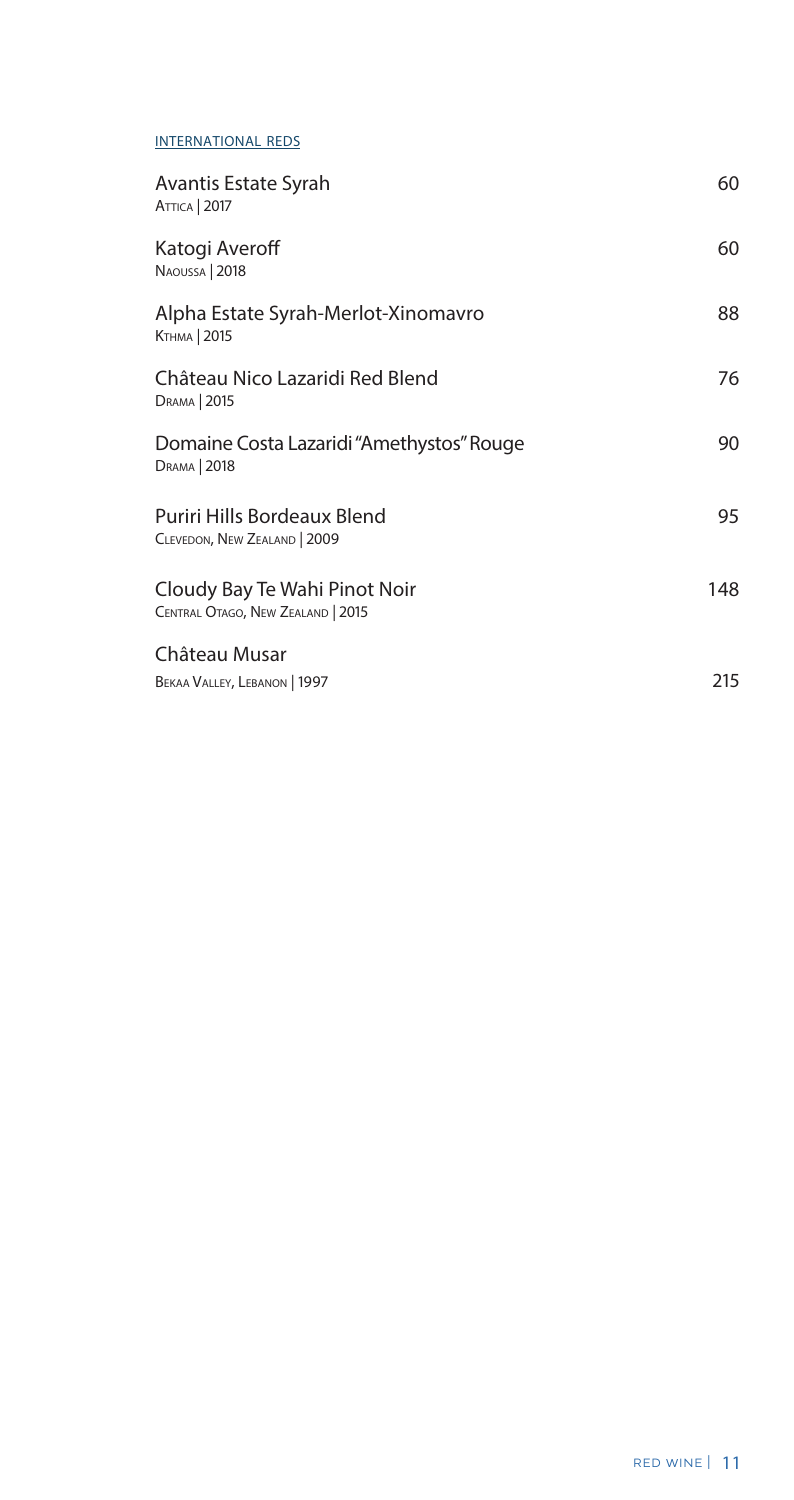# Italy

#### **NORTHERN ITALY**

| Paitin Dolcetto d'Alba<br>ALBA, PIEDMONT   2018                                           | 60  |
|-------------------------------------------------------------------------------------------|-----|
| Veglio Nebbiolo<br><b>LANGHE   2019</b>                                                   | 70  |
| Produttori del Barbaresco<br>BARBARESCO, PIEDMONT   2017                                  | 125 |
| Azienda Agricola Gamba Amarone<br>AMARONE DELLA VALPOLICELLA, CLASSICO, VENETO   2015     | 135 |
| Marchesi di Barolo "Cannubi" Barolo<br>BAROLO, PIEDMONT   2014                            | 260 |
| Pio Cesare "Il Bricco" Barbaresco<br>TREISO, BARBARESCO, PIEDMONT   2011                  | 300 |
| Giuseppe Mascarello "Monprivato" Barolo<br>CASTIGLIONE FALLETTO, BAROLO, PIEDMONT   2013  | 390 |
| <b>CENTRAL &amp; SOUTHERN ITALY</b>                                                       |     |
| Toscolo Chianti Classico<br>CHIANTI CLASSICO, TUSCANY   2017                              | 66  |
| "La Vigne di Eli" Etna Rosso<br><b>SICILY</b>   2017                                      | 72  |
| Azienda Agricola La Torre Rosso di Montalcino<br><b>TUSCANY   2018</b>                    | 98  |
| Vignamaggio "Castello di Monna Lisa"<br>Chianti Classico Gran Selezione<br>TUSCANY   2012 | 150 |
| Tenute Silvio Nardi "Vigneto Manachiara"<br>BRUNELLO DI MONTALCINO, TUSCANY   2007        | 195 |
| Le Macchiole "Paleo Rosso"<br>BOLGHERI, TUSCANY   2015                                    | 214 |
| Tenuta San Guido "Sassicaia"<br>BOLGHERI, TUSCANY   2018                                  | 450 |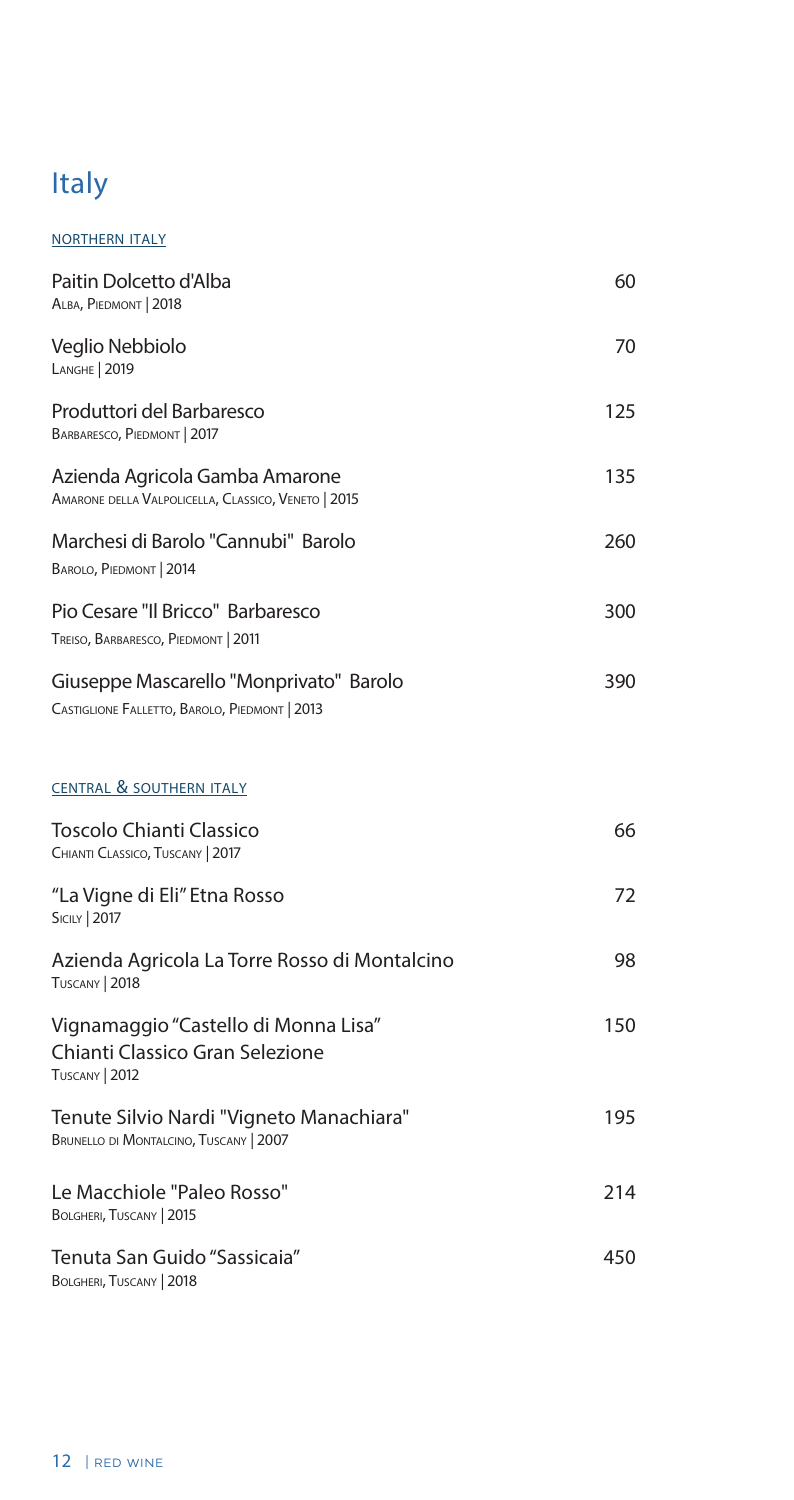## Spain

| Borsao "Tres Picos" Garnacha<br>CAMPO DE BORJA   2018                   | 54  |
|-------------------------------------------------------------------------|-----|
| <b>Palacios Petalos</b><br><b>BIERZO</b>   2019                         | 60  |
| Alvaro Palacios "Camins del Priorat"<br>PRIORAT, SPAIN   2019           | 65  |
| Alfredo Maestro "El Rey del Glam" Garnacha<br>CASTILLA-LA MANCHA   2020 | 75  |
| Sierra Cantabria Reserva Unica<br>LA RIOJA   2015                       | 80  |
| <b>Bodegas Emilio Moro</b><br>RIBERA DEL DUERO   2018                   | 77  |
| <b>Bodegas Emilio Moro "Maleolus"</b><br>RIBERA DEL DUERO   2017        | 120 |
| Luis A Rodriguez Vazquez "A Torna dos Pasas"<br><b>RIBEIRO</b>   2013   | 90  |
| La Rioja Alta "Vina Ardanza" Reserva<br>LA RIOJA   2012                 | 95  |
| La Rioja Alta Gran Reserva 890<br>LA RIOJA   2005                       | 450 |
| Vatan "Tinta de Toro"<br>Токо   2017                                    | 100 |
| Tinto Pesquera Crianza<br>RIBERA DEL DUERO   2014                       | 110 |
| R. Lopez de Heredia "Vina Tondonia" Riserva<br><b>RIOJA ALTA   2007</b> | 130 |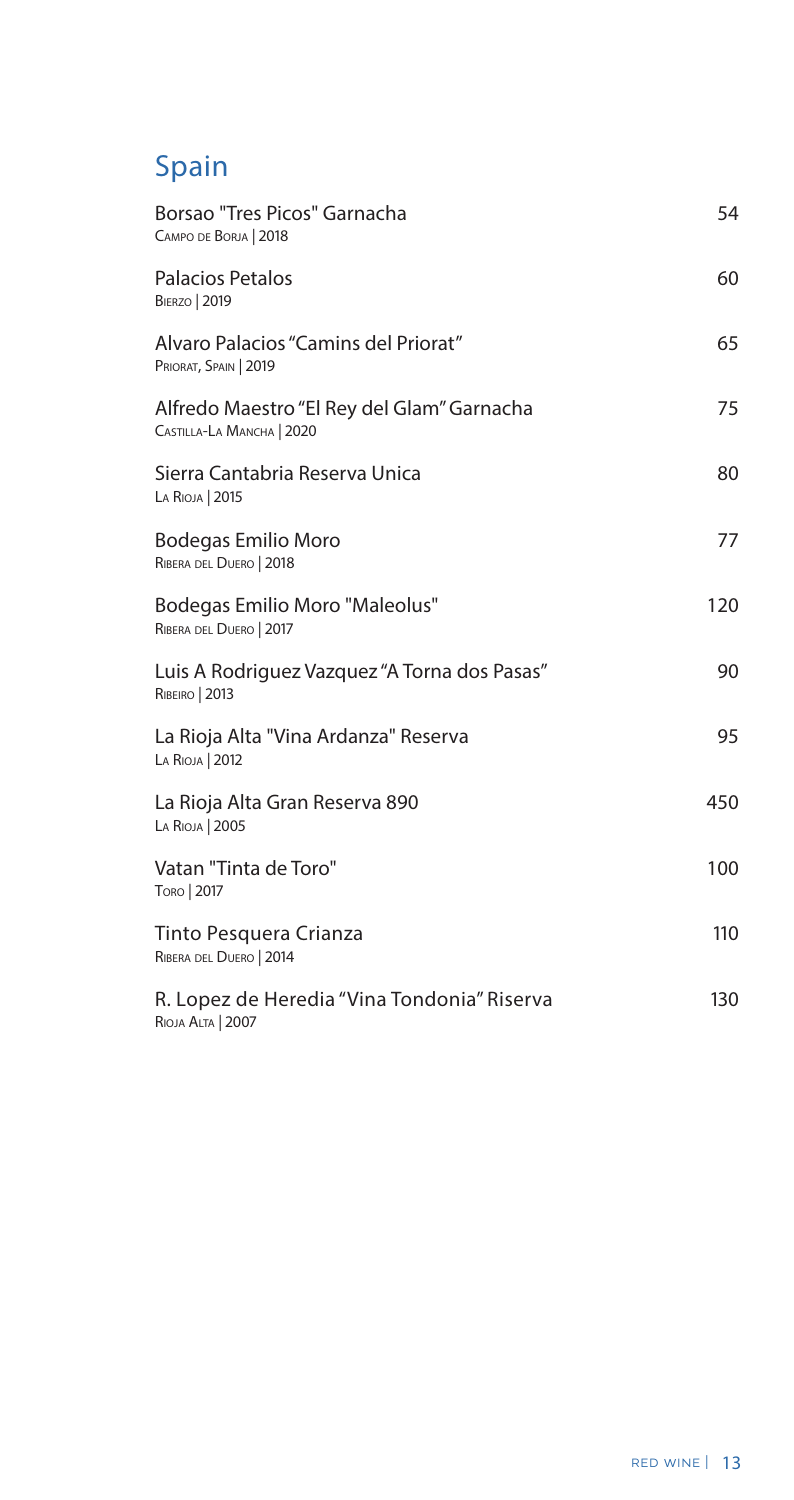## France

| <b>BURGUNDY</b>                                                                           |     |
|-------------------------------------------------------------------------------------------|-----|
| Jean-Claude Thevenet & Fils Bussieres "Les Clos"<br>BURGUNDY   2020                       | 60  |
| Domaine de la Chapelle des Boise "Fleurie"<br>BEAUJOLAIS   2019                           | 75  |
| Domaine Pierre Labet, Bourgogne Vieilles Vignes<br>BURGUNDY   2017                        | 100 |
| Domaine Henri Prudhon & Fils<br>"Sur le Sentier du Clou" 1er Cru<br>SAINT-AUBIN   2015    | 115 |
| Bruno Lorenzon "Champs Martin" 1er Cru<br>MERCUREY   2016                                 | 130 |
| Domaine du Château de Meursault "Savigny-lès-Beaune"<br>CÔTE DE BEAUNE   2017             | 175 |
| Domaine Bouchard Pere & Fils<br>"Vigne de L'Enfant Jesus" 1er Cru<br>BEAUNE GREVES   2018 | 350 |
| <b>RHÔNE</b>                                                                              |     |
| Alain Graillot Syrah<br>CROZES-HERMITAGE   2016                                           | 100 |
| Vieux Telegraphe "Telegramme"<br>CHÂTEAUNEUF-DU-PAPE   2016                               | 115 |
| Domaine Lionnet "Terre Brulee" Syrah<br><b>CORNAS   2011</b>                              | 120 |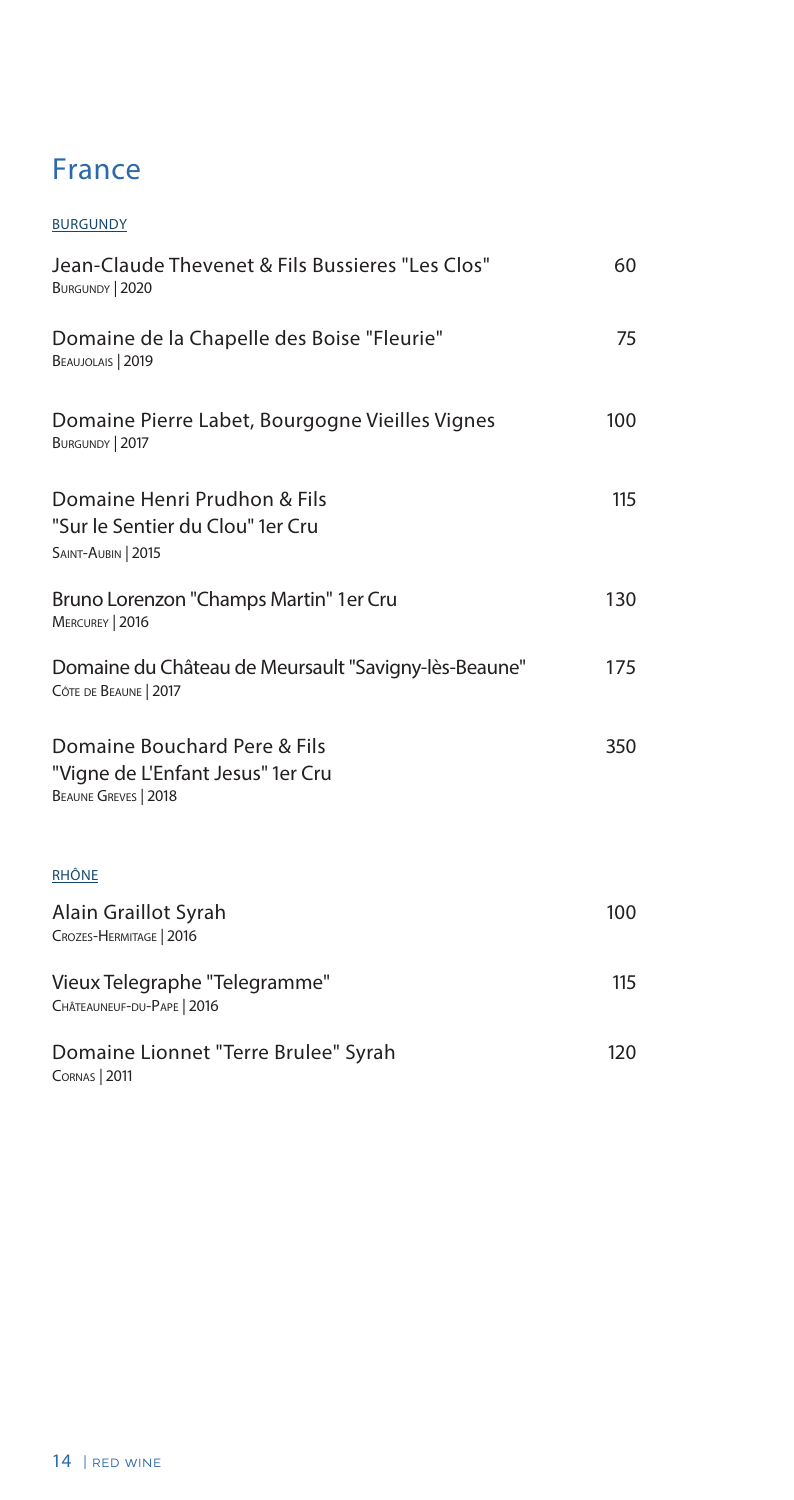| Jean-Luc Colombo "Terre Brulee" Syrah<br><b>CORNAS   2013</b>         | 130   |
|-----------------------------------------------------------------------|-------|
| <b>BORDEAUX</b>                                                       |       |
| Château Haut-Segottes Grand Cru<br>SAINT-EMILION   2017               | 96    |
| Château Gruaud-Larose, Sarget de Gruaud-Larose<br>SAINT-JULIEN   2015 | 110   |
| Château Marojalia "Clos Margalaine"<br>MARGAUX   2012                 | 152   |
| Château La Dominique Grand Cru Classe<br>SAINT-EMILION   2015         | 175   |
| Château Mouton Rothschild<br>PAUILLAC   2011                          | 1,800 |
| Château Palmer                                                        |       |
| MARGAUX   2006                                                        | 760   |
| MARGAUX   2009                                                        | 1,300 |
| MARGAUX   2010                                                        | 1,200 |
| MARGAUX   2013                                                        | 580   |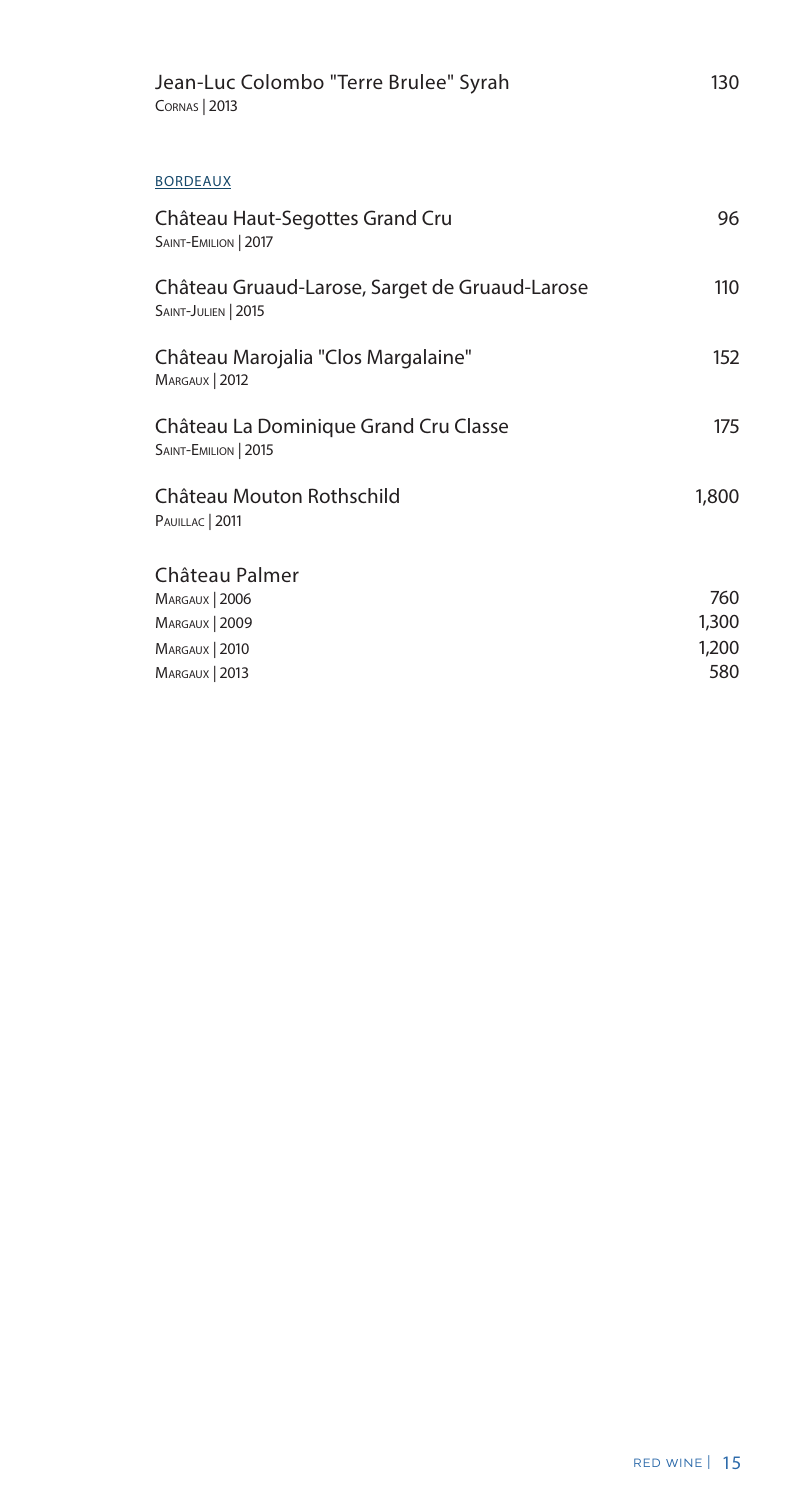## United States

| <b>CALIFORNIA - PINOT NOIR</b>                                                     |     |
|------------------------------------------------------------------------------------|-----|
| Vineyard Origins "Lot 302"<br>CALIFORNIA   2019                                    | 48  |
| <b>Hartford Court</b><br>RUSSIAN RIVER VALLEY, CA   2019                           | 95  |
| Belle Glos "Clark & Telephone"<br>SANTA MARIA VALLEY, CA   2019                    | 115 |
| Littorai "Les Larmes"<br>ANDERSON VALLEY, CA   2016                                | 136 |
| Maggy Hawk "Jolie"<br>ANDERSON VALLEY, CA   2018                                   | 140 |
| Domaine de la Cote<br>SANTA RITA HILLS, CA   2016                                  | 200 |
| <b>OREGON - PINOT NOIR</b>                                                         |     |
| Ken Wright Cellars<br><b>WILLAMETTE VALLEY   2020</b>                              | 85  |
| Ken Wright Cellars "Carter Vineyard"<br>EOLA-AMITY HILLS, WILLAMETTE VALLEY   2018 | 145 |
| Ken Wright Cellars "Freedom Hill Vineyard"<br>MT. PISGAH, WILLAMETTE VALLEY   2018 | 145 |
| Ken Wright Cellars "Shea Vineyard"<br>YAMHILL-CARLTON, WILLAMETTE VALLEY   2018    | 145 |
| Lavinea "Elton Vineyard"<br>EOLA-AMITY HILLS, WILLAMETTE VALLEY   2016             | 150 |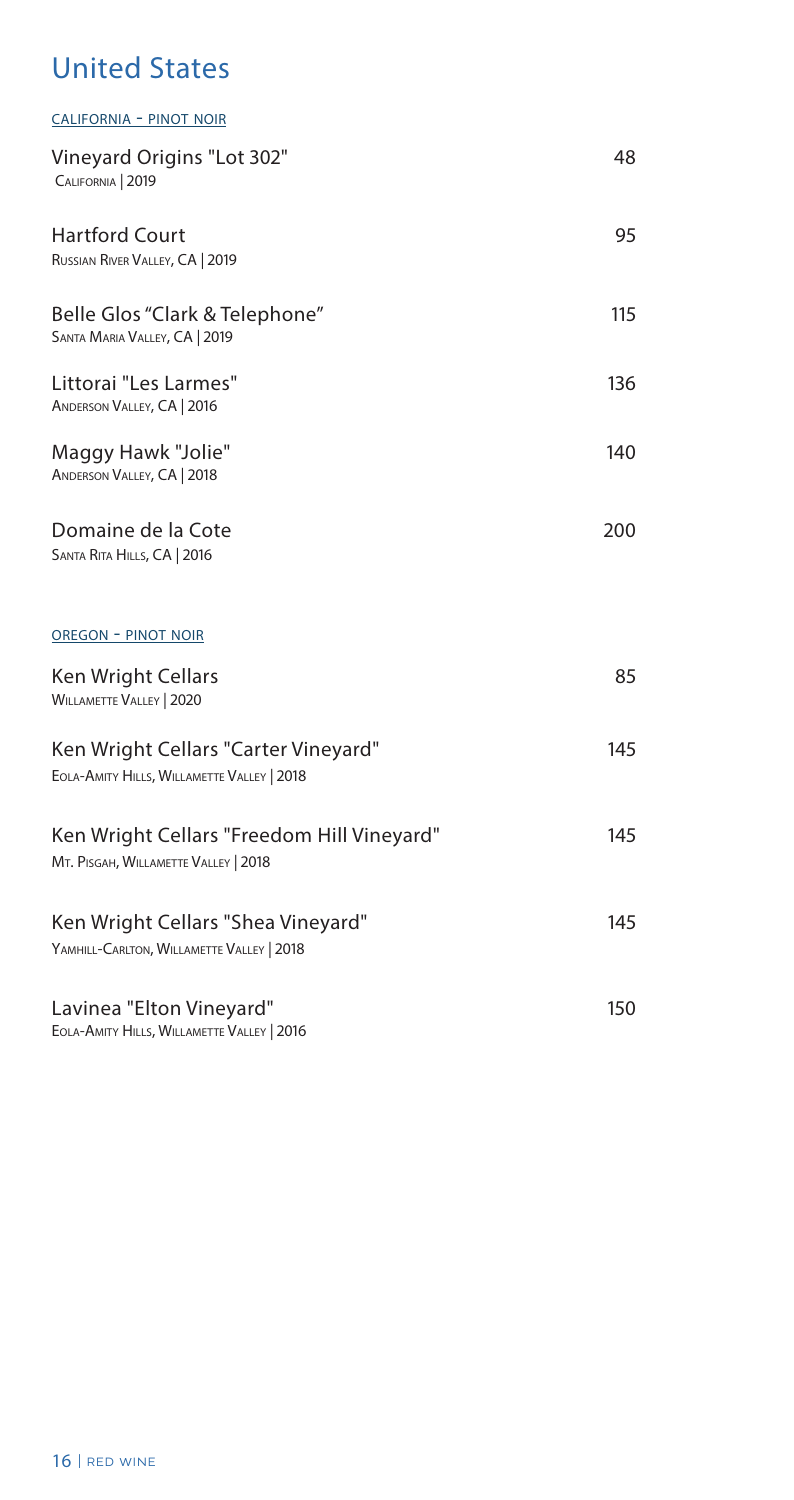| <b>CABERNET SAUVIGNON &amp; MERLOT</b>                                          |       |
|---------------------------------------------------------------------------------|-------|
| <b>Scattered Peaks</b><br>NAPA VALLEY, CA   2018                                | 90    |
| <b>Emmolo Merlot</b><br>NAPA VALLEY, CA   2019                                  | 115   |
| Palermo by Orin Swift<br>NAPA VALLEY, CA   2019                                 | 120   |
| Barboursville Vineyards Octagon Bordeaux Blend<br>BARBOURSVILLE, VIRGINA   2009 | 124   |
| Honig<br>NAPA VALLEY, CA   2018                                                 | 130   |
| Paul Hobbs "Crossbarn"<br>NAPA VALLEY, CA   2017                                | 138   |
| Pahlmeyer "Jayson" Red<br>NAPA VALLEY, CA   2018                                | 155   |
| Jordan<br>ALEXANDER VALLEY, CA   2016                                           | 160   |
| Caymus<br>NAPA VALLEY, CA   2019                                                | 185   |
| Stag's Leap "Artemis"<br>NAPA VALLEY, CA   2018                                 | 190   |
| Krupp Brother's Stagecoach Vineyard "Veraison"<br>NAPA VALLEY, CA   2018        | 235   |
| Mayacamas<br>NAPA VALLEY, CA   2014                                             | 279   |
| <b>Caymus Special Selection</b><br>NAPA VALLEY, CA   2016                       | 476   |
| Schrader T6, Bekstoffer To Kalon Vineyard<br>OAKVILLE, NAPA VALLEY   2015       | 780   |
| Araujo Estate Wines "Eisele Vineyard"<br>NAPA VALLEY, CA   2010                 | 875   |
| Harlan Estate<br>NAPA VALLEY, CA   2012                                         | 1,450 |
| Harlan Estate<br>NAPA VALLEY, CA   2013                                         | 1,550 |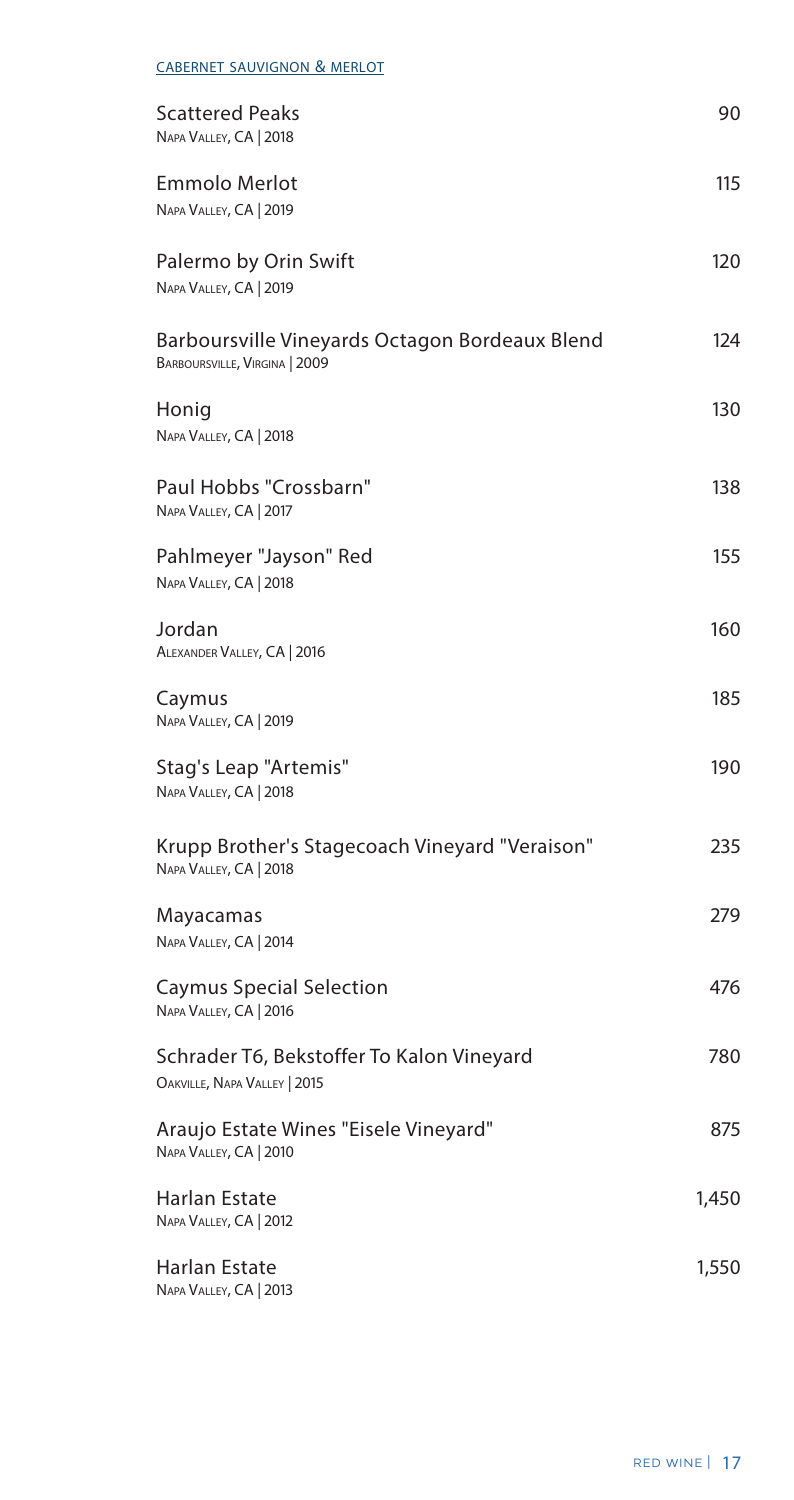#### rhône varieties & zinfandel

| Tablas Creek "Cotes de Tablas" Rouge<br>PASO ROBLES, CA   2016                                           | 88  |
|----------------------------------------------------------------------------------------------------------|-----|
| Alban Vineyards "Patrina" Syrah<br>EDNA VALLEY, WA   2013                                                | 130 |
| Villa Creek "La Boda"<br>PASO ROBLES, CA   2010                                                          | 120 |
| Tres Sabores Zinfandel<br>NAPA VALLEY, CA   2017                                                         | 82  |
| Ridge East Bench Zinfandel<br>DRY CREEK VALLEY, SONOMA COUNTY   2019                                     | 84  |
| Argentina & Chile                                                                                        |     |
| Viña Las Perdices Malbec<br>MENDOZA, ARGENTINA   2019                                                    | 56  |
| Domaine Baron de Rothschild "Los Vascos"<br>Grande Reserve Cabernet Sauvignon<br>COLCHAGUA, CHILE   2018 | 64  |
| Bodega Luigi Bosca Malbec<br>LUJAN DE CUYO, MENDOZA, ARGENTINA   2018                                    | 70  |
| Vina Cobos "Bramare" Malbec<br>LUJAN DE CUYO, MENDOZA, ARGENTINA   2017                                  | 110 |
| Vina Cobos "Rebon" Malbec<br>LA CONSULTA, VALLE DE UCO, ARGENTINA   2013                                 | 175 |
| Sophenia Synthesis "The Blend"<br>TUPUNGATO, VALLE DE UCO, ARGENTINA   2012                              | 106 |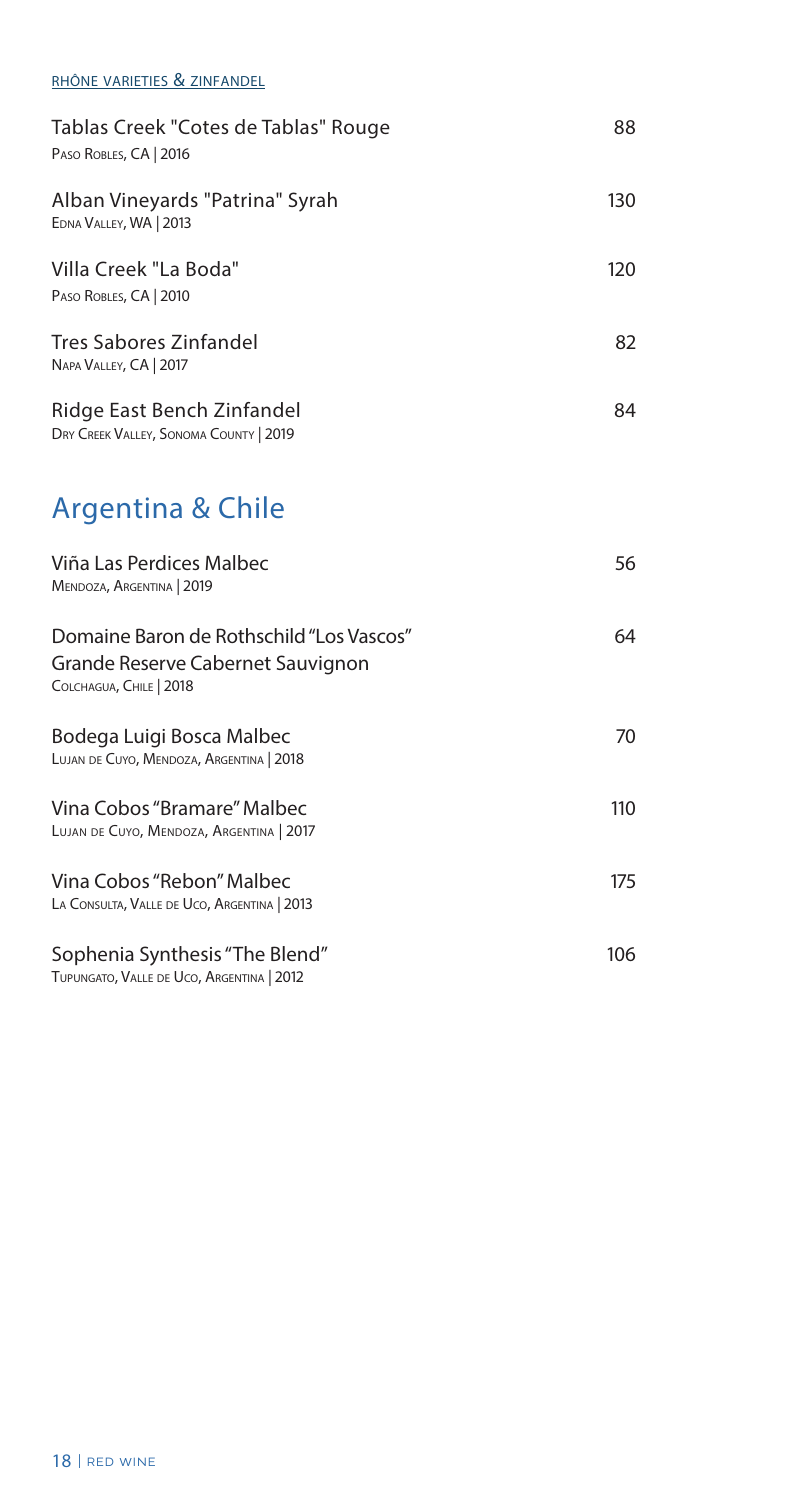## AFTER DINNER WINES

| Gavalas Vinsanto<br>SATORINI, GREECE   2012 | 96   |
|---------------------------------------------|------|
| Moraitis Malvasia<br>PAROS, GREECE   2016   | 100. |